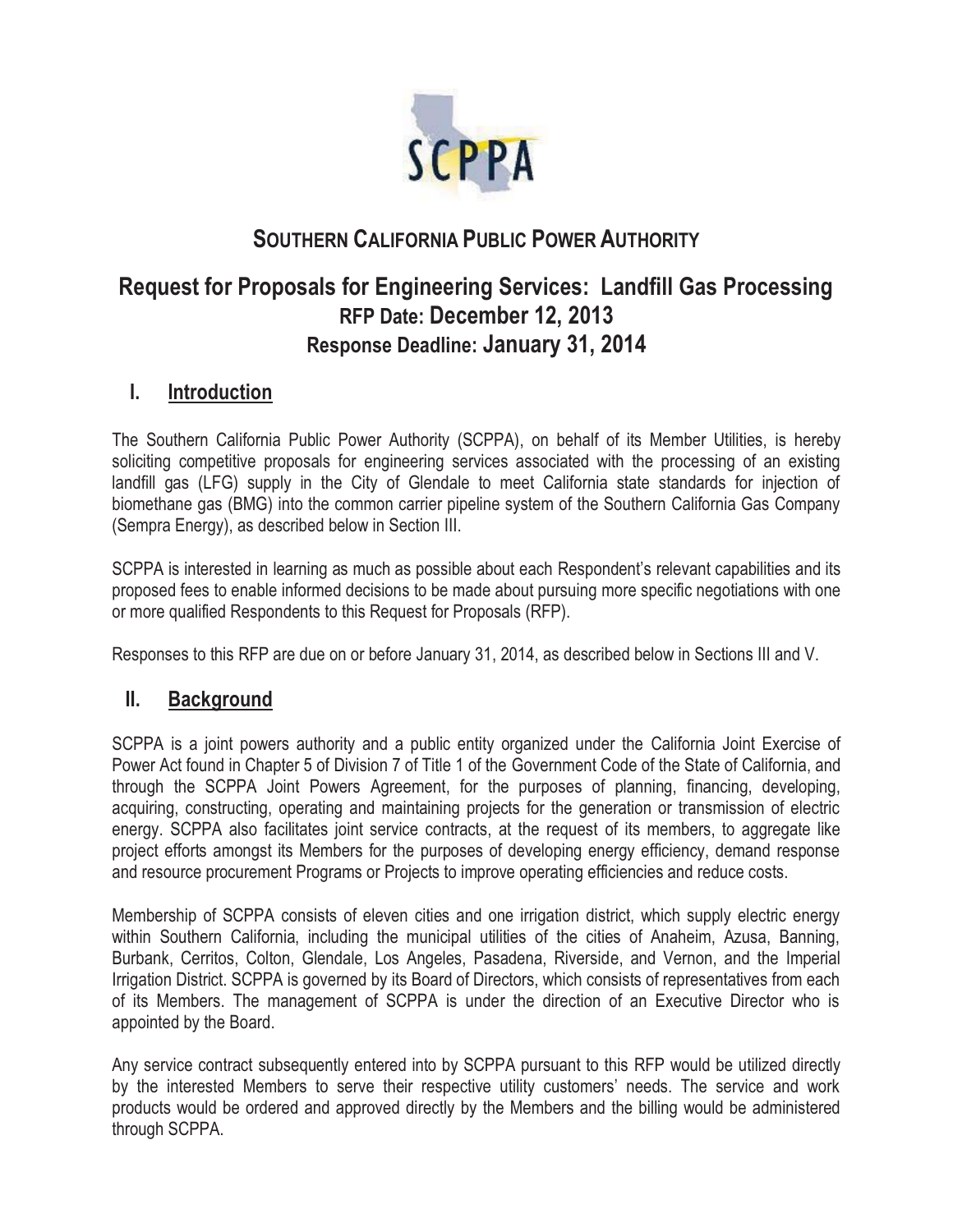# **III. Areas of Interest**

SCPPA Members have expressed interest in procuring certain engineering services associated with the processing of LFG into BMG to meet California state standards for injection into a common carrier pipeline.

LFG is available at an existing site (Scholl Canyon) in the City of Glendale. The LFG is currently treated and delivered via a dedicated low-pressure pipeline within the City of Glendale to the Grayson Power Plant, where it is combusted in boilers. Until recently, LFG produced within the state of California has been barred from injection into the interstate and intrastate natural gas pipeline system. In 2012, California enacted AB 1900 (Gatto), which overturned this prohibition and directed the California Public Utilities Commission (CPUC) to develop standards for the injection of BMG into the common carrier pipeline system. The CPUC has an open docket (R.13-02-008) in which such standards are under development. Pursuant to AB 1900, the CPUC is required, by December 31, 2013, to issue a rule or order adopting (a) standards for constituents in BMG to be injected into a common carrier pipeline, and (b) monitoring, testing, reporting and record-keeping requirements. SCPPA members, including but not limited to the City of Glendale, are interested in the potential for upgrading the existing LFG supplies at Scholl Canyon to meet the new CPUC standards and requirements for BMG, to enable the combustion of the BMG at the Grayson Power Plant and the injection of the processed LFG into the Sempra common carrier pipeline. All responses to this RFP should incorporate and make clear and specific reference to the CPUC's rules or orders related to AB 1900. Following are the scopes of work for two phases of the expected project. Proposals should ideally follow the format of the two phases; if a different approach is recommended, proposals must explain the basis for the different approach.

Phase I Tasks: Site Evaluation

- Review chemistry of the current supply of LFG from Scholl Canyon
- Review existing LFG treatment assets; determine ability to incorporate same into a new system
- Identify the active and inactive portions of the Scholl Canyon landfill
- Review technical characteristics of, and limits on use of, existing LFG pipeline between Scholl and Grayson
- Determine the equipment required to meet the CPUC's order(s) on constituents and other characteristics of BMG to be injected into the common carrier pipeline
- $\bullet$  Determine available footprints for additional operations (e.g., siloxane removal, CO2 removal, compressors) at the Scholl Landfill and Grayson Power Plant sites, taking into account multiple ownership of property at Scholl
- Determine what additional assets can and should be located at the Scholl Landfill site
- Determine what assets can and should be located at Grayson Power Plant site
- Determine ability to "stack" components at each site
- Determine site preparation requirements
- Conduct a fatal flaws analysis
- Recommend specific locations including pros and cons for the LFG clean-up equipment at each site
- Identify permits needed to construct the LFG clean-up project
- Identify short-list of thermal oxidizers for discussion with AQMD
- $\bullet$  Prepare a high-level (+/- 20%) estimate of the capital and operating costs of the proposed new capital equipment, including all auxiliary power load and fuel requirements, identify equipment maintenance requirements and costs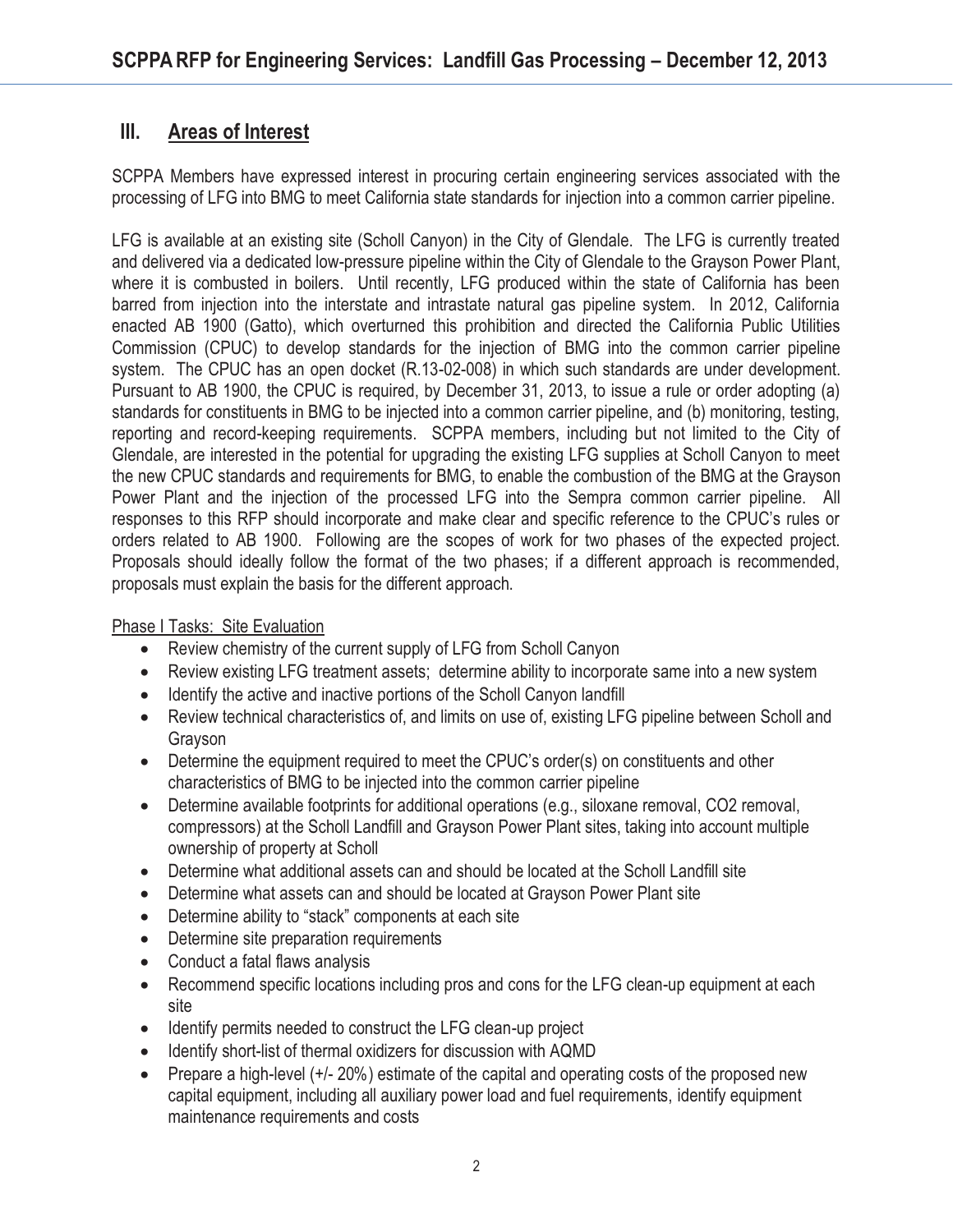- Propose a "not-to-exceed cost" for this Phase I
- Complete Phase I no later than approximately June 15, 2014, but in no case later than September 30, 2014

### Phase II Tasks: Process Engineering and Design

- Necessary process engineering and design work to satisfy future permitting and financing and to support new business arrangements (e.g., PPAs)
- Specific arrangement of new assets to upgrade existing LFG to BMG
- Preparation of a detailed estimate of total installed capital cost and complete estimate of O&M costs, including supplies, auxiliary electrical load, natural gas for oxidizer; this estimate must be sufficient to support financing (e.g., debt service) and new business arrangements (e.g., PPA pricing)
- Process engineering details
	- o Process flow diagrams (PFDs)
	- $\circ$  Piping and instrumentation diagrams (P&IDs)
	- o Plant energy and mass balance
	- $\circ$  Utility diagrams (one-line for electricity and equivalent for natural gas)
	- o Process data sheets
	- o Plant control system (PCS) and architecture
	- o Major equipment list
	- o Procurement data sheets
	- o Plant general arrangement
	- o Estimated schedule to commercial operation
	- o Drawings required for all permitting (local, state, federal)
- Complete Phase II no later than approximately January 2015

See Appendix A for more details on Phase II.

# **Timeline / Schedule\***

| <b>SCPPA RFP for Engineering Services (LFG Processing) Selection Process</b> |                                     |
|------------------------------------------------------------------------------|-------------------------------------|
| <b>Schedule of Requirements</b>                                              | <b>Target Date(s)</b>               |
| <b>Issue RFP</b>                                                             | December 12, 2013                   |
| Responses Due                                                                | January 31, 2014                    |
| <b>Review of Responses</b>                                                   | Approximately February 3 - 14, 2014 |
| Interviews (if necessary)                                                    | TBD                                 |
| Selection of Respondent(s)                                                   | Approximately March 14, 2014        |

**\***Timeline/Schedule is subject to change.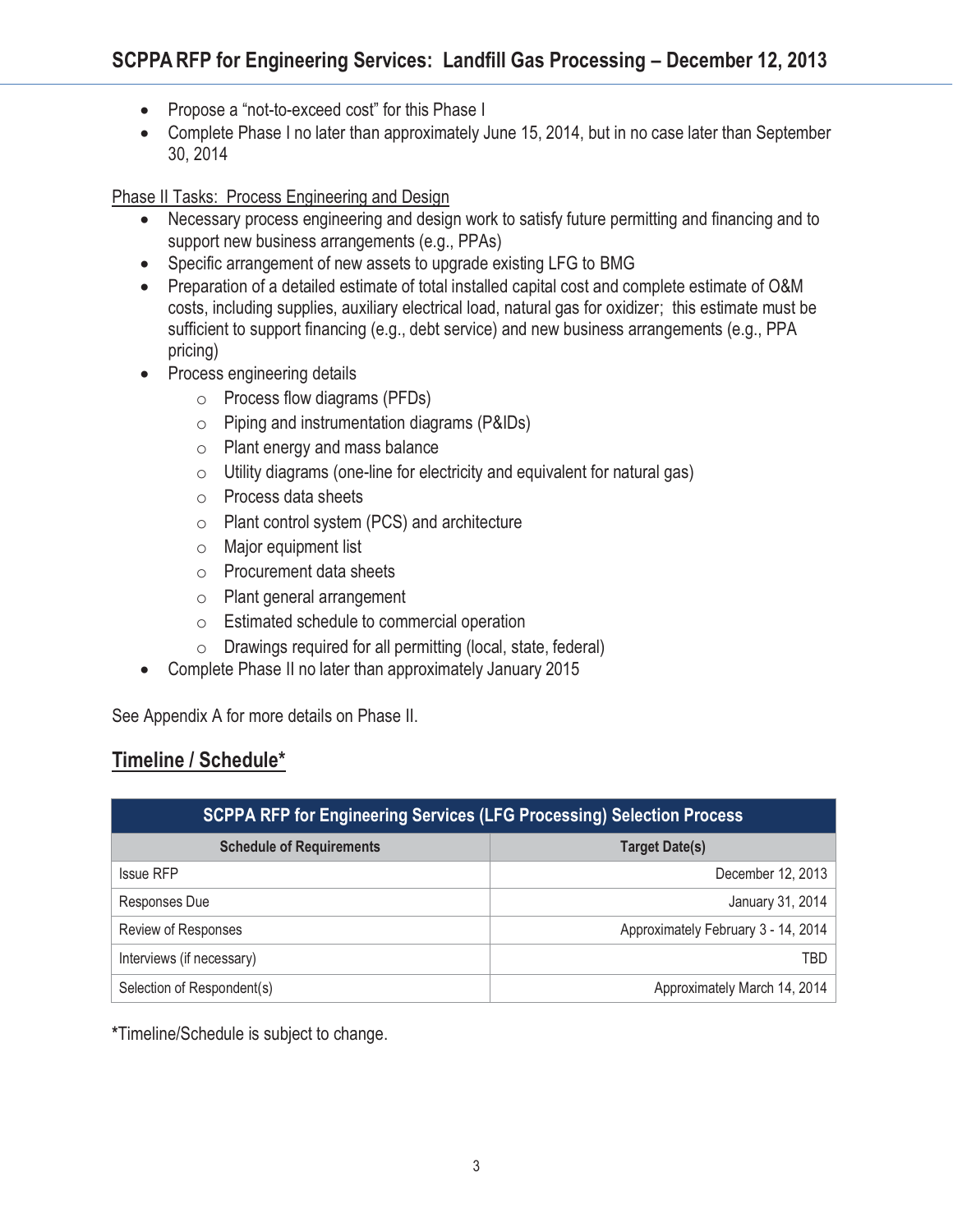### **IV. Proposal Submission Required Elements**

### **1. Transmittal Letter Content:**

- a. A brief statement of the Respondent's understanding of the work to be done and commitment to perform the work as scheduled, including:
	- i) statement of work specifications; and
	- ii) reference to any proposed contractual terms and conditions required by the Respondent; and
	- iii) a summary of exceptions taken to the RFP requirements; and
	- iv) any and all expectations from SCPPA including, but not limited to: requirements definition, strategy refinement, and staffing requirements to support the proposed project or program implementation.
- b. An officer authorized to bind must sign the proposal on behalf of the Respondent and must include the following declarations on the Transmittal Letter:

"This proposal is genuine, and not sham or collusive, nor made in the interest or in behalf of any person not herein named; the Respondent has not directly or indirectly induced or solicited any other Respondent to put in a sham bid, or any other person, firm or corporation to refrain from submitting a proposal; and the Respondent has not in any manner sought by collusion to secure for themselves an advantage over any other Respondent."

- **2. Respondent Information**: Provide legal name of Company or Individual, physical street address, the name(s) and title(s) of the individual(s) authorized to represent the Respondent, including telephone number(s) and email address(es).
- **3. Proposal:** Proposals must include a description of the proposed project or program, how it meets each of the objectives of this RFP, and a detailed description addressing all of the Areas of Interest. Respondents may also include additional services, products, tasks, task elements and/or functions that may not be part of or included in the RFP, but are deemed by the Respondent to be pertinent and potentially valuable to SCPPA or its Members. SCPPA will have full discretionary authority to consider, accept and/or reject without cause such supplemental information that is not directly requested, included in or made part of the RFP.
- **4. Fees:** Pricing in all Proposals should be made based on good faith estimates of the requirements defined in this RFP. Please include all necessary details of specific examples or estimates of the fees, labor rates and service charges. Describe how the fees, rates or charges will be determined. Respondents shall also be prepared to provide a breakdown of the applicable overheads and fringe benefit costs that are part of any labor rates and other direct costs associated with the services to be performed.
- **5. Timeline:** Provide a timeline for implementing and completing the tasks referenced in the Areas of Interest and any other natural subdivisions of work applicable to this RFP.
- **6. Experience:** Respondent shall clearly identify project participants and management team, including: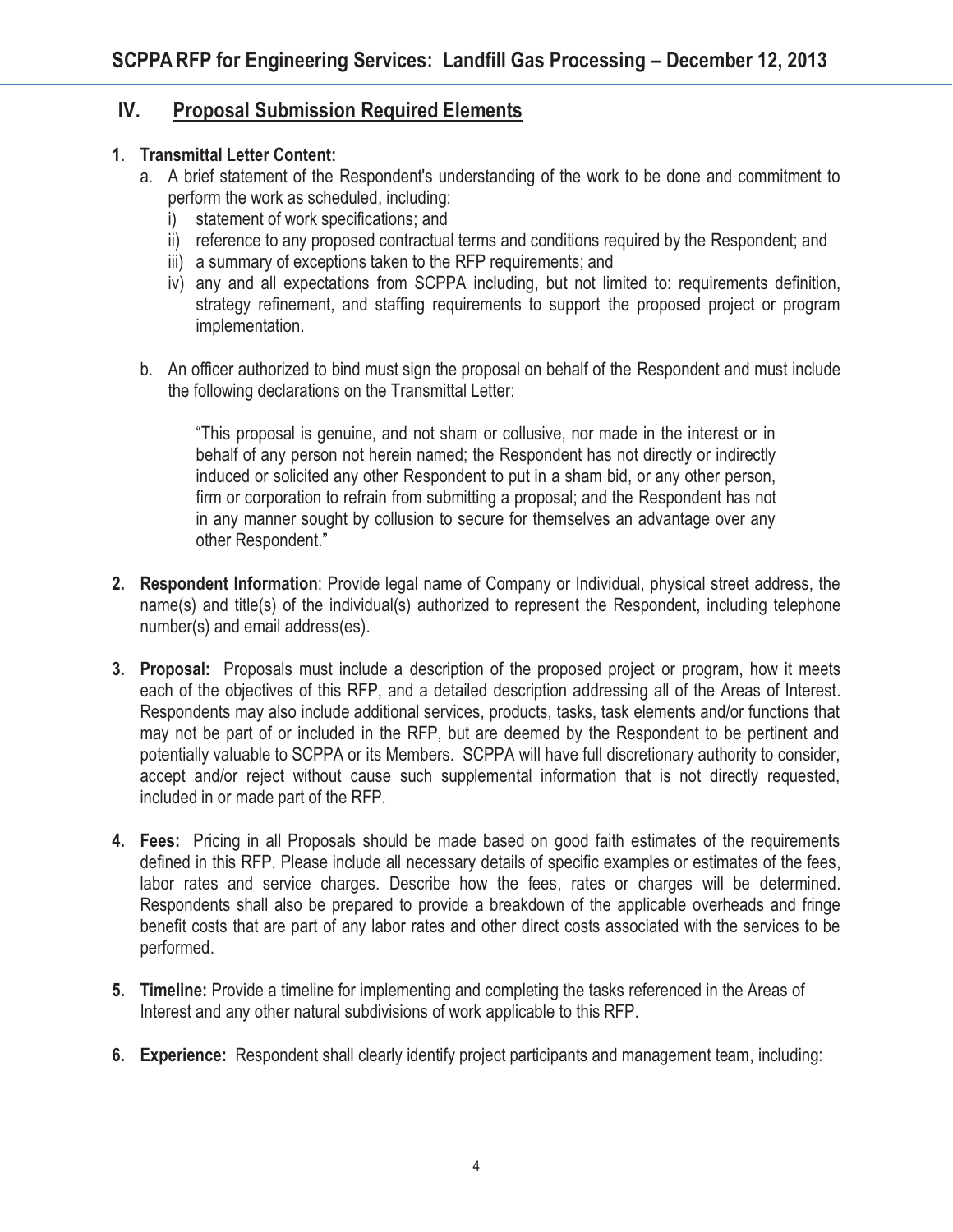- a. Describe your firm's experience as may be applicable to this RFP, your organizational structure, management qualifications, and other contract related qualifications, including number of years firm has been in business.
- b. Specify key employees and describe their qualifications, experience and duties related to this RFP, including the office location(s) where work will be performed, in addition to the physical street address referenced above.
- c. Provide a commitment statement for the retention and use of key employees as proposed, their availability to initiate and sustain the proposal, as well as planned supplemental employees if key personnel are not available to assure project delivery.
- d. State whether Respondent will use subcontractors to perform services pursuant to the contract. Should the use of subcontractors be offered, the Respondent shall provide the same assurances of competence for the subcontractor, plus the demonstrated ability to manage and supervise the subcontracted work. Subcontractors shall not be allowed to further subcontract with others for work. The provisions of any contract resulting from this RFP shall apply to all subcontractors in the same manner as to the Respondent.
- e. Respondent shall indicate any and all pending litigation that could affect the viability of Respondent's proposal, continuance of existing contracts, operation or financial stability.

### **7. References:**

- a. Describe whether the Respondent has, within the last five (5) years, rendered any service to SCPPA or to any of SCPPA's Members, either as a contractor or subcontractor, either under the current Respondent's name or any other name or organization. If so, please provide details (status as prime or subcontractor, brief description of the contract, contract start and end dates, the contract administrator name, and total actual contract expenditures).
- b. If the Respondent has not rendered any service within the last five (5) years to SCPPA or to any of SCPPA's Members, then please provide references over that period with the details described above including the counterparty for which services were provided.
- c. Identify existing related or relevant projects or programs which Respondent developed and/or operates that would demonstrate Respondent's capabilities in this area.
- d. Describe relevant program development and implementation experience, approach, and provide a list of references for similar projects completed.

# **V. Proposal Submission Delivery Requirements**

There will not be an initial Respondent's conference associated with this RFP. Clarification questions may be addressed to LFGProcessRFP@scppa.org

One (1) hard copy of your response, including a transmittal letter of authentic offer with wet-ink authority signature, and any supporting documentation should be delivered no later than 4:00 p.m., Pacific Prevailing Time, on January 31, 2014 to: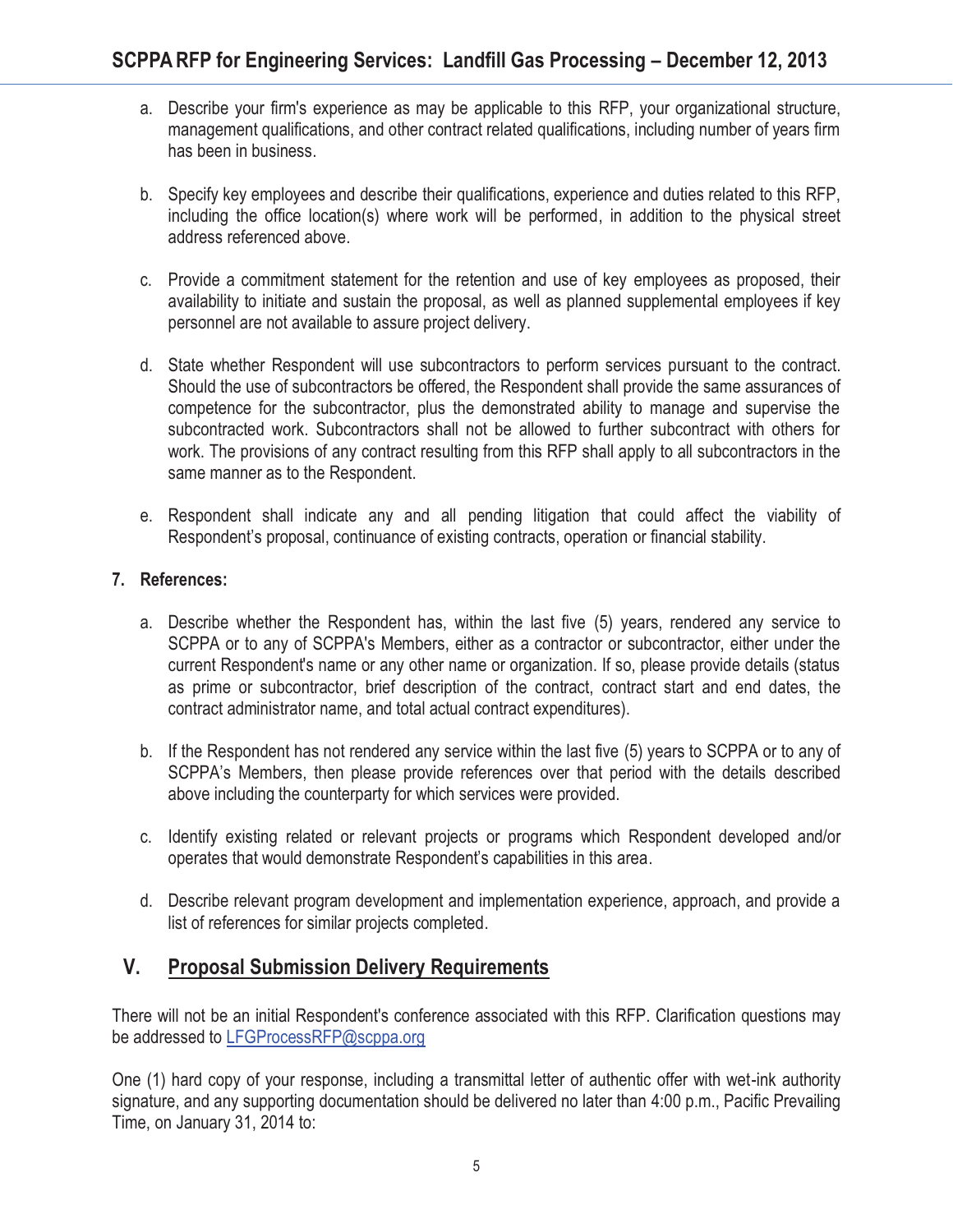Southern California Public Power Authority Engineering Services RFP: Landfill Gas Processing 1160 Nicole Court Glendora, California 91740

One (1) electronic copy of your proposal should also be delivered to the address above, preferably on a CD or USB flash drive, or alternatively e-mailed to LFGProcessRFP@scppa.org no later than the time and date referenced above.

No contact should be made with the Board of Directors, committees or working group representatives, or SCPPA Participating Members concerning this RFP.

All information received by SCPPA in response to this RFP is subject to the California Public Records Act and may be subject to the California Brown Act and all submissions may be subject to review in the event of an audit.

### **VI. Proposal Terms and Conditions**

- 1. SCPPA reserves the right to cancel this RFP at any time, reject any and all proposals and to waive irregularities.
- 2. SCPPA shall determine at its sole discretion the value of any and/or all proposals including price and non-price attributes.
- 3. Proposals may be sub-divided or combined with other proposals, at SCPPA's sole discretion.
- 4. SCPPA shall perform an initial screening evaluation to identify and eliminate any proposals that are not responsive to the RFP, do not meet the minimum requirements set forth in the RFP, are clearly not economically competitive with other proposals, or are submitted by Respondents that lack appropriate creditworthiness, sufficient financial resources, or qualifications to provide dependable and reliable services.
- 5. SCPPA reserves the right to submit follow up questions or inquiries to request clarification of information submitted and to request additional information from any one or more of the Respondents.
- 6. SCPPA reserves the right, without qualification and in its sole discretion, to accept or reject any or all proposals for any reason without explanation to the Respondent, or to make the award to that Respondent, who, in the opinion of SCPPA, will provide the most value to SCPPA and its customers.
- 7. SCPPA may decline to enter into any potential engagement agreement or contract with any Respondent, terminate negotiations with any Respondent, or to abandon the request for proposal process in its entirety.
- 8. SCPPA reserves the right to make an award, at its sole discretion, irrespective of price or technical ability, if SCPPA determines that to do so would result in the greatest value to SCPPA and its Members.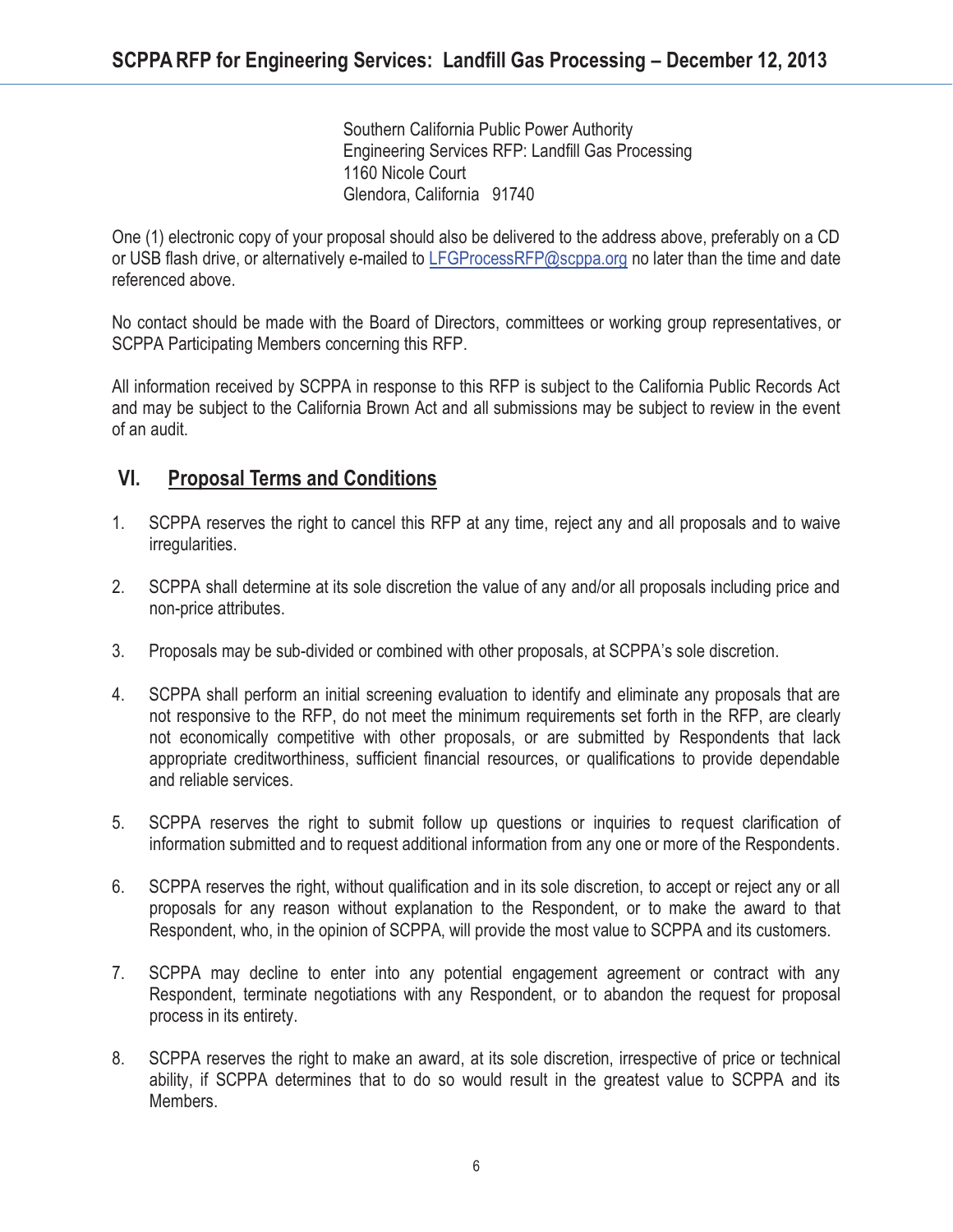- 9. Those Respondents who submit proposals agree to do so without legal recourse against SCPPA, its Members, their directors, officers, employees and agents for rejection of their proposal(s) or for failure to execute or act on their proposal for any reason.
- 10. SCPPA shall not be liable to any Respondent or party in law or equity for any reason whatsoever for any acts or omissions arising out of or in connection with this RFP.
- 11. SCPPA shall not be liable for any costs incurred by any Respondents in preparing any information for submission in connection with this RFP process or any and all costs resulting from responding to this RFP. Any and all such costs whatsoever shall remain the sole responsibility of the Respondent
- 12. SCPPA may require certain performance assurances from Respondents prior to entering into negotiations for a proposed project. Such assurances may potentially include a requirement that Respondents provide some form of performance security.
- 13. Prior to contract award, the successful Respondent shall supply a detailed breakdown of the applicable overheads and fringe benefit costs that are part of the labor rates and other direct costs associated with the services to be performed.
- 14. Either SCPPA collectively or Members individually may respond to, or enter into negotiations for a proposal. SCPPA is not responsible or liable for individual Members interactions with the Respondent which are not entirely conducted through SCPPA or at SCPPA's option or election to engage the Respondent as defined within the Terms and Conditions herein.
- 15. Submission of a Proposal constitutes acknowledgement that the Respondent has read and agrees to be bound by the terms and specifications of this RFP and any addenda subsequently issued prior to the due date for a Proposal.
- 16. Information in this RFP is accurate to the best of SCPPA's knowledge but is not guaranteed to be correct. Respondents are expected to complete all of their due diligence activities prior to entering into any final contract negotiationswith SCPPA.
- 17. SCPPA reserves the right to reject any Proposal for any reason without cause. SCPPA reserves the right to enter into relationships with more than one Respondent, can choose not to proceed with any Respondent with respect to one or more categories of services, and can choose to suspend this RFP or to issue a new RFP that would supersede and replace this RFP.

### **VII. Additional Requirements for Proposal**

- **1. Consideration of Responses:** Submitted proposals should be prepared simply and economically, without the inclusion of unnecessary promotional materials. Proposals should be submitted on recycled paper that has a minimum of thirty percent (30%) post-consumer recycled content and duplex copied (double-sided pages) where possible.
- **2. Insurance, Licensing, or other Certification:** If selected, the Respondent will be required to maintain sufficient insurance, licenses, or other required certifications for the type of work being performed.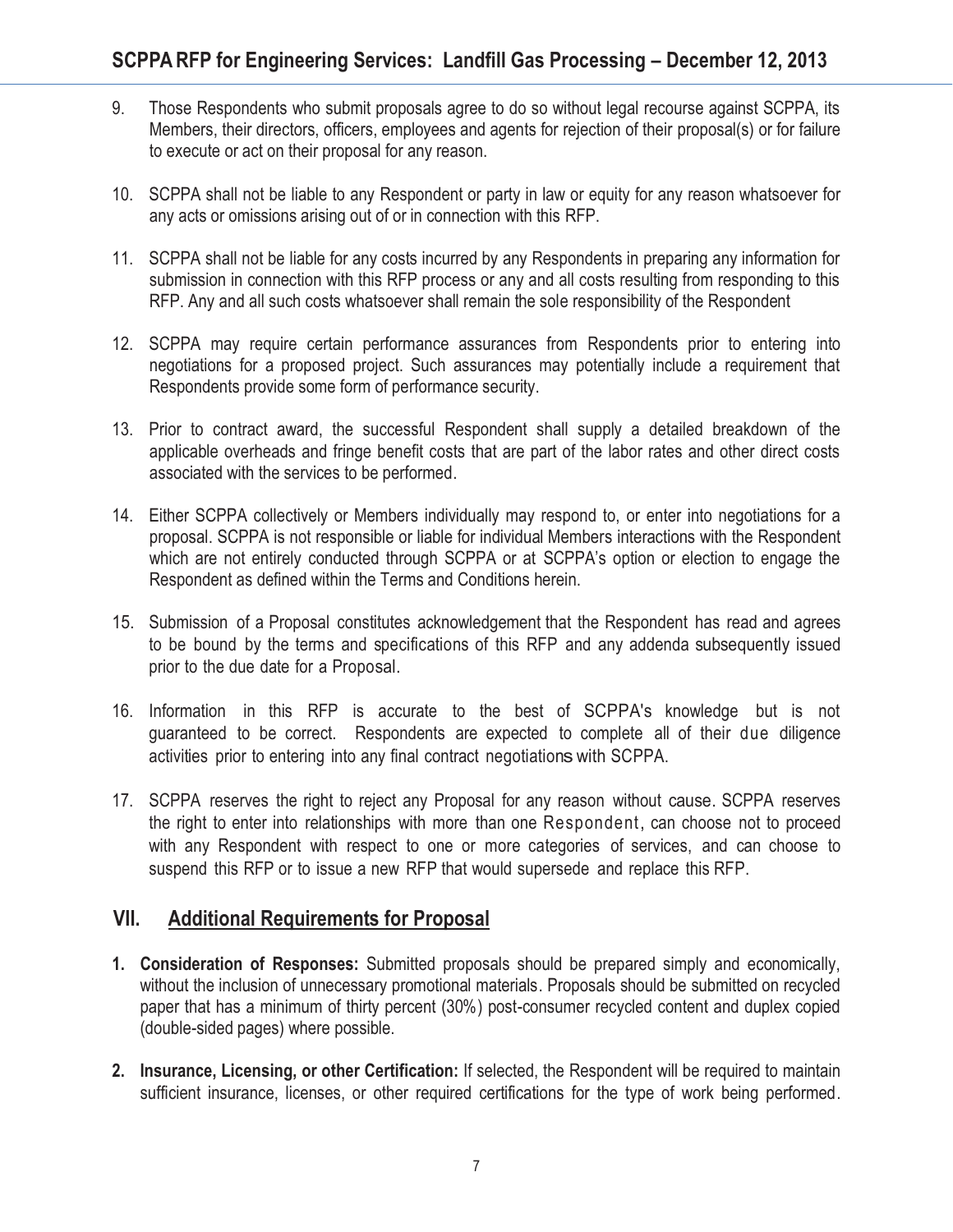SCPPA or its Members may require specific insurance coverage to be established and maintained during the course of work and as a condition of award or continuation of contract.

- **3. Non-Discrimination/Equal Employment Practices/Affirmative Action Plan:** If selected, the Respondent and each of its known subcontractors may be required to complete and file an acceptable Affirmative Action Plan. The Affirmative Action Plan may be set forth in the form required as a business practice by the Department of Water and Power of the City of Los Angeles which is SCPPA's largest Member.
- **4. Living Wage Ordinance:** If selected, the Respondent may be required to comply with the applicable provisions of the City of Los Angles Living Wage Ordinance and the City of Los Angeles Service Contract Workers Retention Ordinance. The Living Wage Ordinance provisions are found in Section 10.36 of the Los Angeles City Administrative Code; and the Service Contract Workers Retention Ordinance are found in Section 10.37 of the Los Angeles Administrative Code (SCWRO/LW0).
- **5. Prevailing Wage Rates:** If selected, the Respondent will be required to conform to prevailing wage rates applicable to the location(s) where any work is being performed. Workers shall be paid not less than prevailing wages pursuant to determinations of the Director of Industrial Relations as applicable in accordance with the California Labor Code. To access the most current information on effective determination rates, Respondent shall contact:

Department of Industrial Relations Division of Labor Statistics and Research PO Box 420603, San Francisco, CA 94142-0603 Division Office Telephone: (415) 703-4780 Prevailing Wage Unit Telephone: (415) 703-4774 Web: http://www.dir.ca.gov/dlsr/DPreWageDetermination.htm

- **6. Child Support Policy:** If selected, Respondent may be required to comply with the City of Los Angeles Ordinance No. 172401, which requires all contractors and subcontractors performing work to comply with all reporting requirements and wage earning assignments and wage earning assignments relative to court ordered child support.
- **7. Supplier Diversity:** Respondents shall take reasonable steps to ensure that all available business enterprises, including Small Business Enterprises (SBEs) and Disabled Veteran Business Enterprises (DVBEs) have an equal opportunity to compete for and participate in the work being requested by this RFP. Efforts to obtain participation of SBEs, DVBEs, and other business enterprises may reasonably be expected to produce a twenty percent (20%) participation goal for SBEs and a three percent (3%) participation goal for DVBEs. For the purpose of this RFP, SCPPA's Supplier Diversity program is modeled after that of the Los Angeles Department of Water and Power. Further information concerning the Supplier Diversity Program may be obtained from the Supply Chain Services Division of the Los Angeles Department of Water and Power
- **8. SCPPA-Furnished Property:** SCPPA or participating utility drawings, specifications, and other media furnished for the Contractor's use shall not be furnished to others without written authorization from the source agency.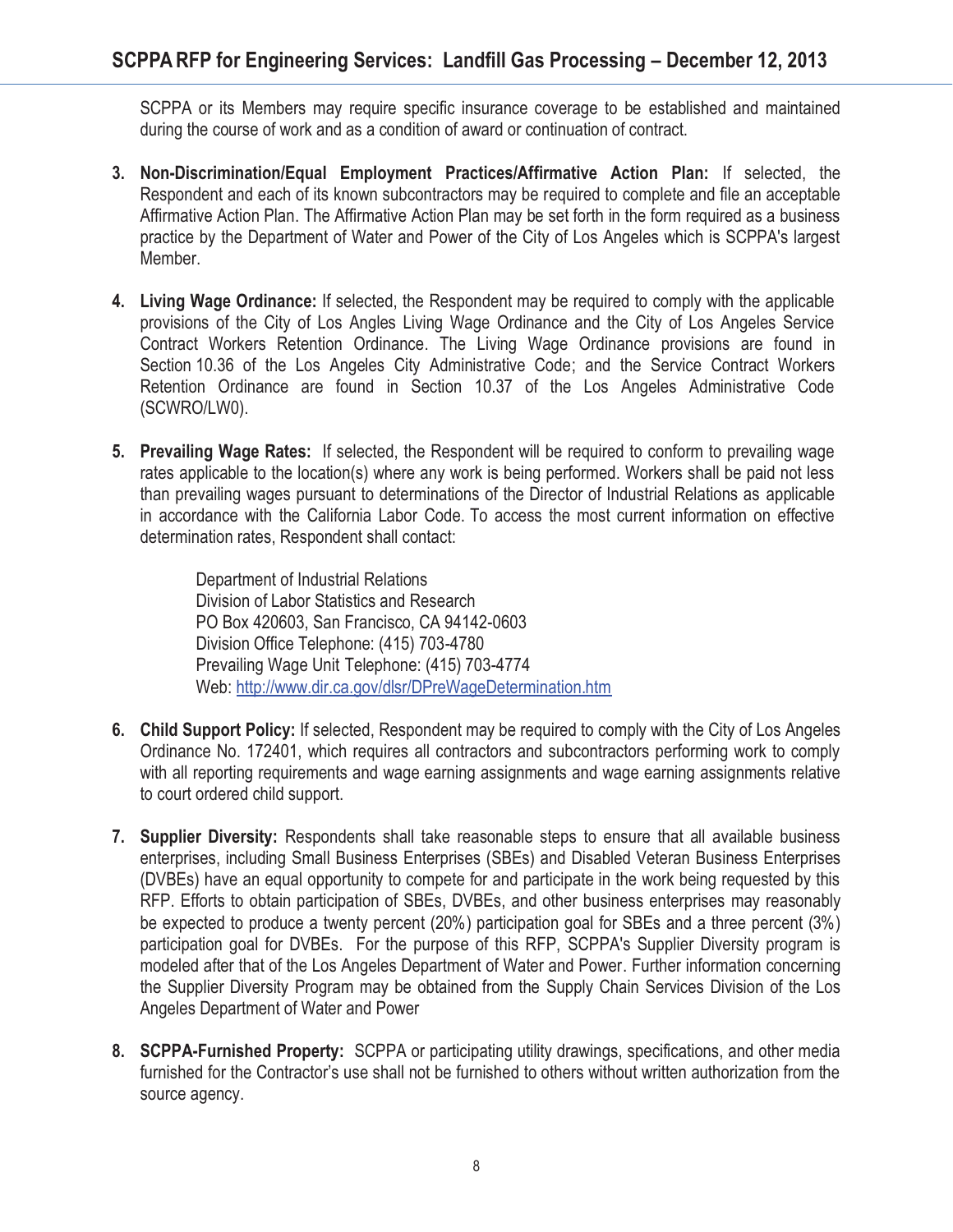# **SCPPARFP for Engineering Services: Landfill Gas Processing – December 12, 2013**

**9. Contractor-Furnished Property**: Upon completion of all work under any agreement developed as a result of this RFP, ownership and title to reports, documents, drawings, specifications, estimates, and any other document produced as a result of the agreement shall automatically be vested to SCPPA and no further agreement will be necessary for the transfer of ownership to SCPPA. SCPPA has the sole right to distribute, reproduce, publish, license, or grant permission to use all or a portion of the deliverable documentation, work product or presentations as it determines fit in its sole discretion.

### **Appendix A – Detailed Specifications for Phase II**

### **I. Civil**

- $\bullet$ Develop specifications for a site survey to be performed by others
- $\bullet$ Develop specifications for a geotechnical report to be performed by others
- $\bullet$ Provide specifications for site preparation
- $\bullet$ Develop final grading and paving design
- $\bullet$ Develop site drainage and storm water plan
- Provide fencing details
- $\bullet$ Develop seeding and landscaping plan

### **II. Structural/Architectural**

- Develop plans showing general locations for all foundations and pads
- Prepare foundation plans, sections and details for the major equipment, blowers, electrical transformer, pipe supports suitable for detailing by others
- Prepare specifications for concrete/foundation installations
- - Prepare structural steel drawings showing plans and sections for pipe/tray support racks, miscellaneous platforms, stairs, and railings suitable for detailing by others
- $\bullet$ Prepare specifications for structural installation
- $\bullet$ Prepare specifications for pre-engineered structures
- $\bullet$ Prepare architectural details, schedules, and specifications for doors, windows, and finishes

### **III. Mechanical**

- -Develop general arrangement drawings
- $\bullet$ Prepare interconnecting piping drawings
- $\bullet$ Prepare piping sections/details, providing additional detail in congested areas
- $\bullet$ Prepare typical pipe support details for non-engineered hangers
- $\bullet$ Prepare line list for piping
- $\bullet$ Prepare piping specifications
- $\bullet$ Prepare piping installation specifications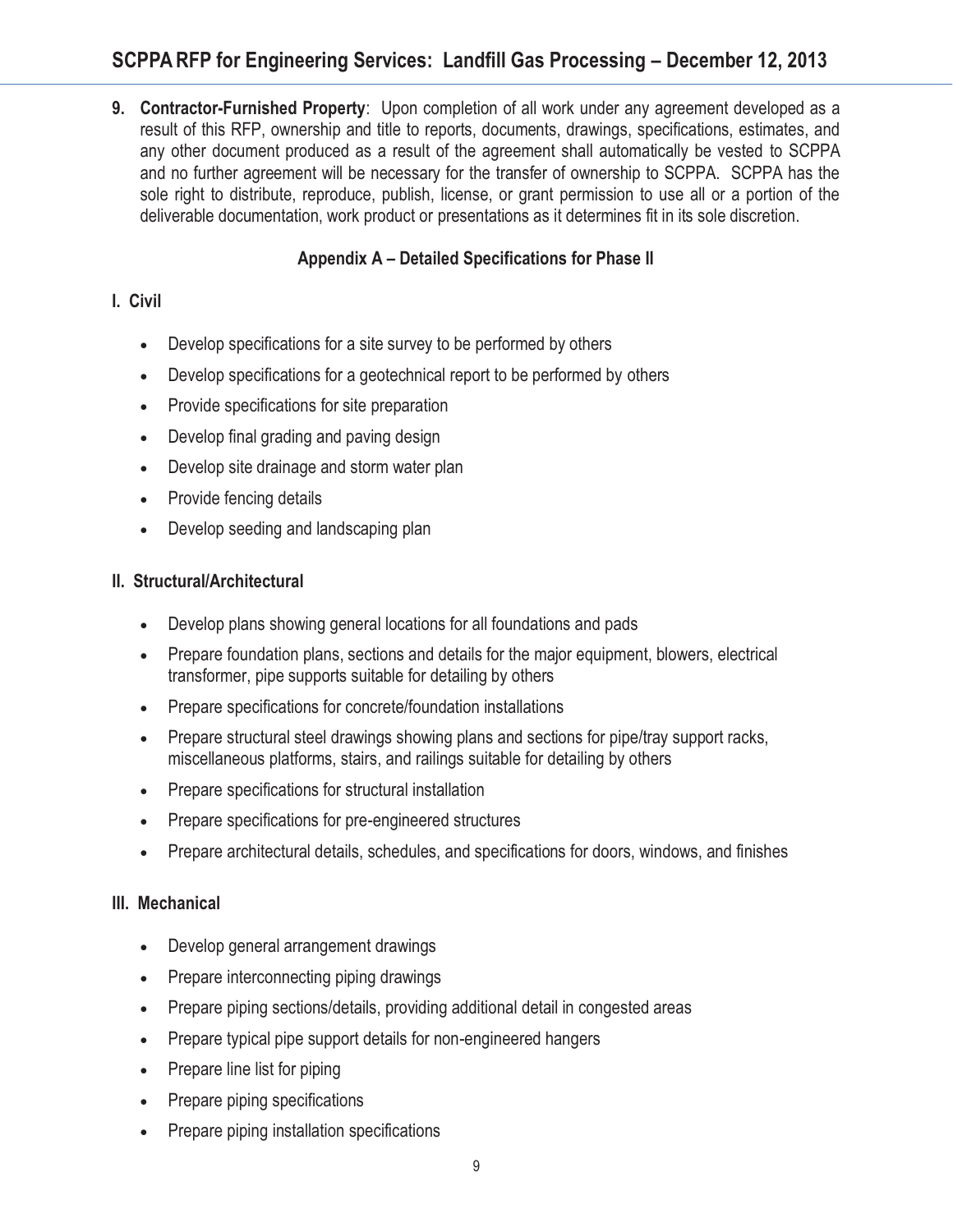- $\bullet$ Conduct pipe stress analysis
- -Prepare valve list
- $\bullet$  Prepare ancillary equipment list including process data from equipment data sheets (e.g., motor data, pumping data, and approximate dimensions)
- $\bullet$ Prepare insulation specifications
- $\bullet$ Prepare mechanical installation specifications
- $\bullet$ Perform HVAC load calculations
- -Develop HVAC equipment specifications

### **IV. Process**

- - Prepare process specifications or data sheets for equipment/systems excluded from the major equipment list
- Prepare final PFDs to reflect final design conditions
- - Prepare final P&IDs for all process systems, including vendor-prepared P&IDs: process flows, operating temperatures and pressures and fluid composition, as well as piping tie-ins required to existing systems
- Prepare an ancillary equipment list providing process data from the equipment data sheets (e.g., motor data, pumping data and approximate dimensions)

### **V. Electrical**

- Refine electrical single line diagram
- $\bullet$ Perform electrical coordination study
- $\bullet$  Provide grounding system design and installation details, including connection to motors, electrical equipment, ground rods, building steel and mechanical equipment
- $\bullet$ Prepare conduit and cable schedule for all equipment
- $\bullet$ Prepare electrical load list for all equipment showing operating and connected loads
- $\bullet$ Provide elementary drawings or AC schematics for non-skid equipment
- $\bullet$  Make drawings of electrical room equipment arrangement, including detailed dimensions of equipment for electrical working clearances
- $\bullet$ Provide embedded conduit drawings
- $\bullet$ Develop electrical power and control conduit layout plan, section and detail drawings
- $\bullet$ Develop lighting plans
- $\bullet$ Provide lighting and receptacle locations
- - Provide electrical power and lighting panel schedules (wattage of each device, branch circuit breaker size and main breaker size)